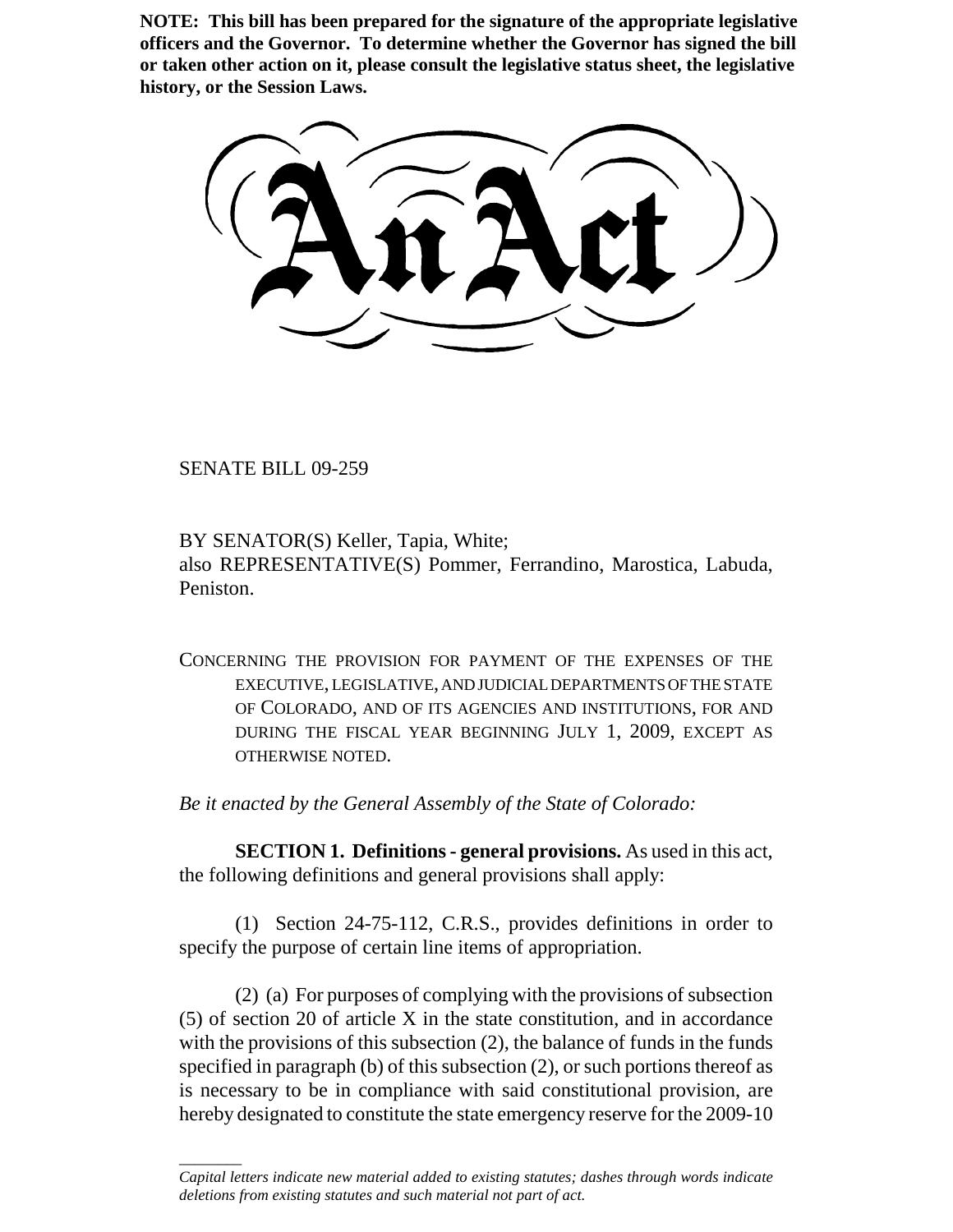fiscal year. The designation of the balance of funds in said funds shall be in the same order of priority as said funds are set forth in paragraph (b) of this subsection (2) and shall be made in the manner such that all of the balance of funds in one fund, to the extent permitted in accordance with paragraph (b) of this subsection (2), shall constitute all or a portion of said state emergency reserve before any balance of funds in any other fund lower in the order of priority of said funds set forth in paragraph (b) of this subsection (2) shall constitute all or part of said state emergency reserve. To the extent that the balance of funds, or any portion thereof, in one or more of the funds set forth in paragraph (b) of this subsection (2) are not necessary to be in compliance with said constitutional provision, said balance of funds, or portion thereof, shall not be designated to constitute any portion of said emergency reserve.

(b) The funds designated to constitute the state emergency reserve for the 2009-10 fiscal year are:

(I) The major medical insurance fund, created in section 8-46-202 (1) (a), Colorado Revised Statutes, up to a maximum of \$94,000,000;

(II) The wildlife cash fund, created in section 33-1-112 (1)(a), Colorado Revised Statutes, up to a maximum of \$100,000,000; and

(III) Up to \$81,100,000 of state properties as designated by the Governor.

**SECTION 2. Appropriation.** (1) The sums in this section hereinafter specified, or so much thereof as may be necessary for the purpose, are hereby appropriated out of any moneys in the general fund, the indicated cash funds, reappropriated funds, and federal funds, for the payment of the ordinary operating costs of the executive, legislative, and judicial departments of the state, and of its agencies and institutions, for and during the fiscal year beginning July 1, 2009, and:

(a) The figures in the column headed "item & subtotal" are the amounts made available by appropriation for expenditure within each line item, except for the figure beneath the line, which is the subtotal of the figures preceding. The figures in the "total" column are the amounts made available by appropriation for expenditure by the department, division, institution, or program to which the totals relate.

PAGE 2-SENATE BILL 09-259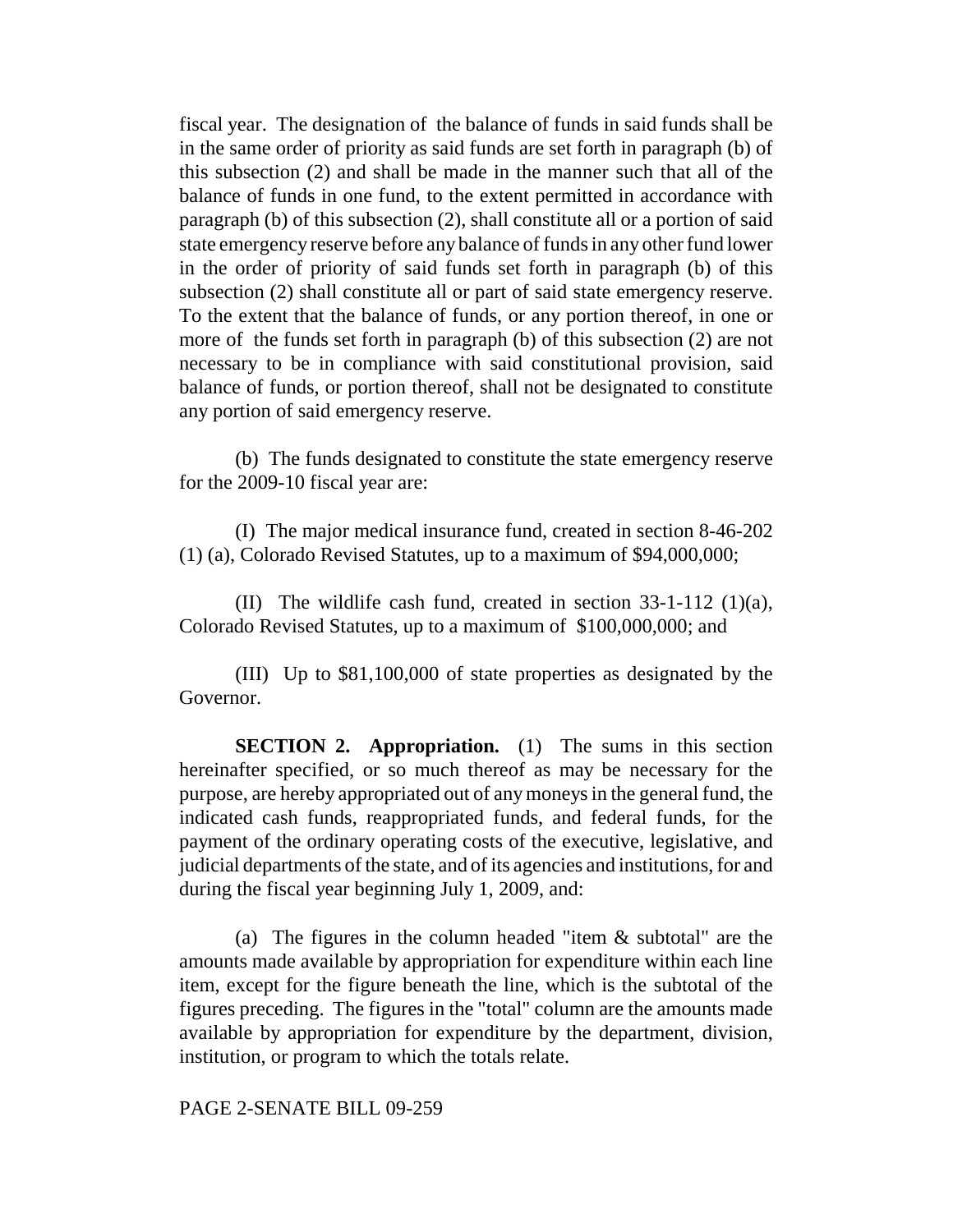(b) The figures in the "general fund", "general fund exempt", "cash funds", "reappropriated funds", and "federal funds" columns indicate the source of funds for the amounts authorized in the expenditure columns.

(c) The figures in the "general fund" and "general fund exempt" columns indicate the maximum amount that may be expended from the general fund for the purposes shown.

(d) Where the letter "(M)" appears directly to the right of the general fund or general fund exempt figure, that general fund or general fund exempt appropriation, when combined with the related general fund or general fund exempt transfers from the centralized appropriations to the office of the executive director, is used to support a federally supported program and is the maximum amount of general fund or general fund exempt moneys that may be expended in that program, except where otherwise provided. In the event that additional federal funds are available for the program, the combined general fund or general fund exempt amount noted as "(M)" shall be reduced by the amount of federal funds earned or received in excess of the figure shown in the "federal funds" column for that program. In the event that the federal funds earned or received are less than the amount shown in the "federal funds" column, the combined general fund or general fund exempt amount noted as "(M)" shall be reduced proportionately. Where general fund or general fund exempt support is required as a condition for the acceptance of federal funds and the state matching requirements are reduced, the combined general fund or general fund exempt amount noted as "(M)" shall be reduced proportionately. These provisions shall apply only to the general fund or general fund exempt amount which remains unexpended at the time of the change in federal requirements or funding. It is intended that the general fund or general fund exempt amount and the federal funds amount shall be expended in equally proportioned amounts throughout the year.

(e) (I) The figures in the "cash funds" or "reappropriated funds" columns, including the figures in any related lettered notes, indicate all non-general fund and non-general fund exempt sources and all nondirect federal fund sources and may be cash funds established by statute, nonstatutory cash accounts, tuitions, overhead reimbursements, certain fees, governmental and nongovernmental "third-party" payments, payments for services, and interagency transfers. Such figures indicate the maximum

## PAGE 3-SENATE BILL 09-259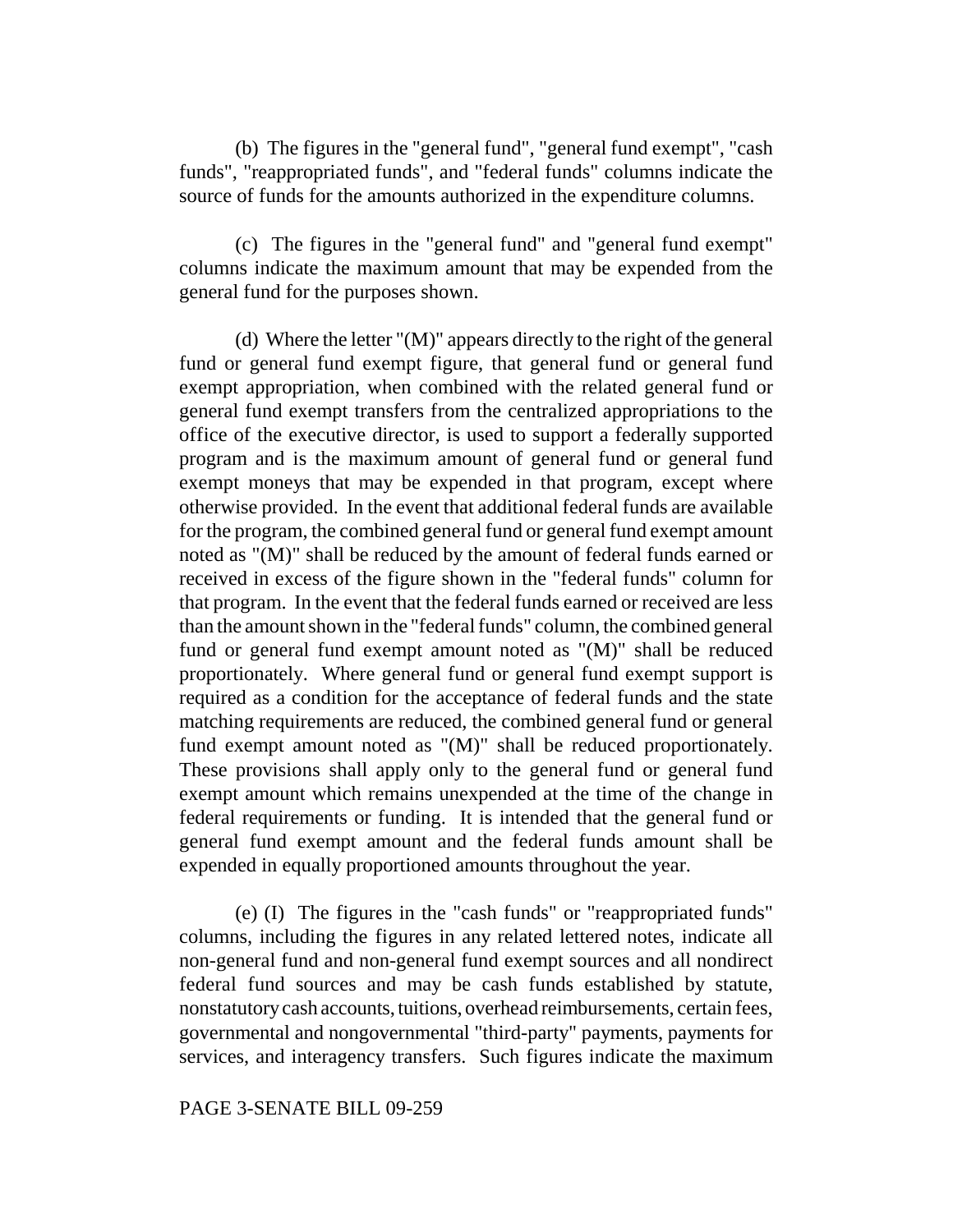amount that may be expended from cash funds or the specified cash fund sources for the purposes shown. The amount of each cash funds or reappropriated funds appropriation is expressly declared to be nonseverable from the agency, source, and purpose of such appropriation, and such amount shall not be used for any other agency, source, or purpose.

(II) The provisions of this paragraph (e) shall not apply where this act specifically provides otherwise or where cash funds are marked with an "(L)". The "(L)" designation refers to the funds of local governments or to the funds of service organizations from which the state purchases services, the amounts of which are not appropriated in this act and the inclusion of which is informational only.

(III) Whenever a state agency receives cash funds or reappropriated funds from a centralized appropriation made to the office of the executive director of such agency's department and this act does not set forth such funds as a duplicate appropriation to said receiving agency, the provisions of this paragraph (e) shall not apply to the receipt of such funds.

(IV) Whenever the controller creates an account solely for the purpose of establishing the obligation of a state agency to generate cash funds or reappropriated funds for distribution to another state agency to which such funds are appropriated by this act, the provisions of this paragraph (e) shall not apply to the account created or to such distribution.

(f) Where the letter "(H)" appears directly to the right of a cash funds or reappropriated funds figure, that appropriation, when combined with the related cash funds or reappropriated funds transfers from the centralized appropriations to the office of the executive director, is used to support a federally supported program and is the maximum amount of cash funds or reappropriated moneys that may be expended in that program, except where otherwise provided. In the event that additional federal funds are available for the program, the combined cash funds or reappropriated funds amount noted as "(H)" shall be reduced by the amount of federal funds earned or received in excess of the figure shown in the "federal funds" column for that program. In the event that the federal funds earned or received are less than the amount shown in the "federal funds" column, the combined cash funds or reappropriated funds amount noted as "(H)" shall be reduced proportionately. Where cash funds or reappropriated funds support is required as a condition for the acceptance of federal funds and

## PAGE 4-SENATE BILL 09-259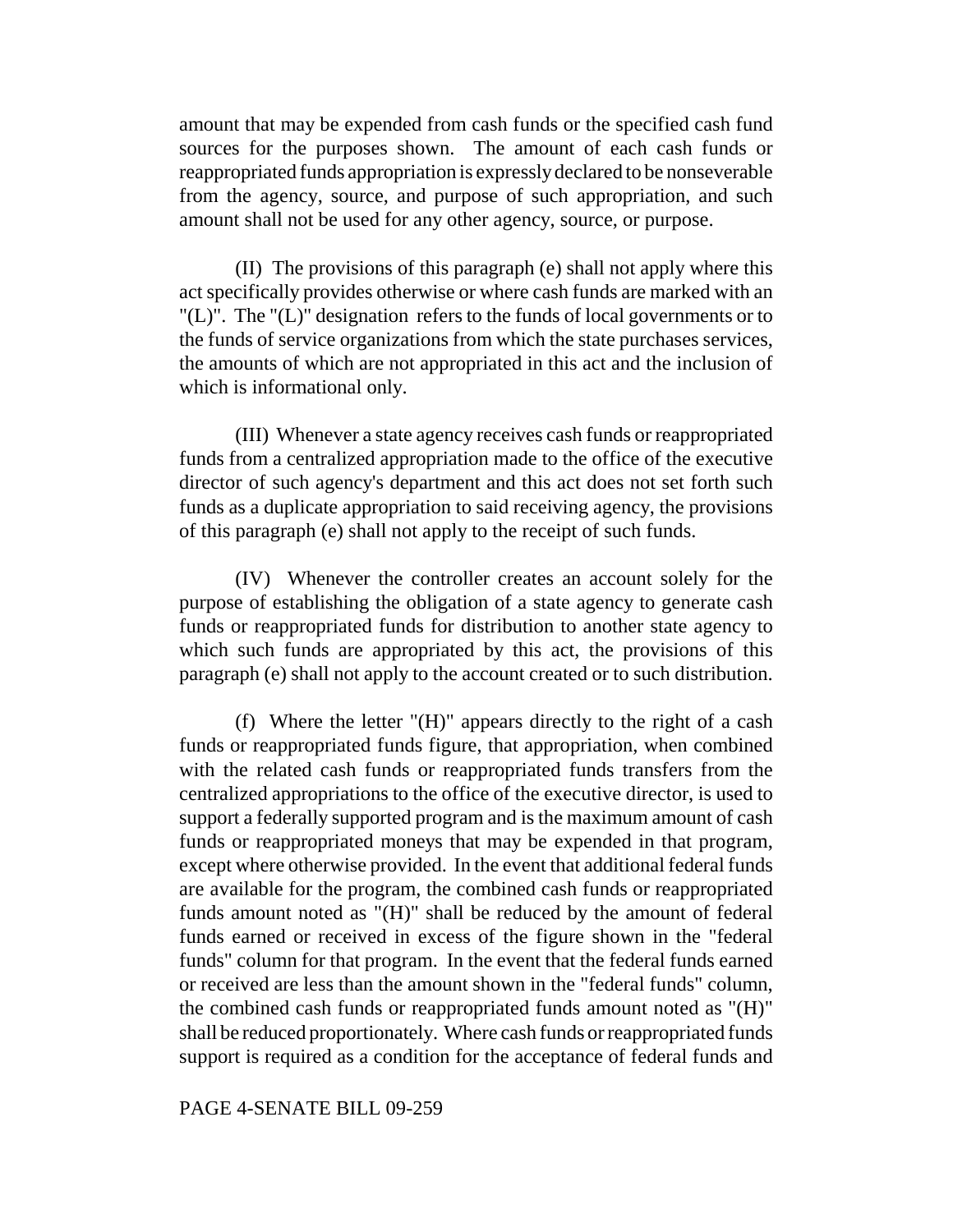the state matching requirements are reduced, the combined cash funds or reappropriated funds amount noted as "(H)" shall be reduced proportionately. These provisions shall apply only to the cash funds or reappropriated funds amount which remains unexpended at the time of the change in federal requirements or funding. It is intended that the cash funds or reappropriated funds amount and the federal funds amount shall be expended in equally proportioned amounts throughout the year.

(g) Reappropriated funds means moneys appropriated again subsequent to an initial appropriation in the same fiscal year. The designation of moneys as reappropriated funds has no bearing on whether the moneys constitute a grant from the state of Colorado pursuant to section 20 (2) (d) of article X of the state constitution.

(h) (I) The figures in the "federal funds" column earned or received under the following federal programs which are subject to a state match or which are subject to transfer to other block grants shall be limits on the amount of expenditures of such funds, and such funds shall be expended in accordance with applicable state and federal statutes, including all provisions of this act:

Title XX Social Services Block Grant Preventive Health Services Block Grant Maternal and Child Health Block Grant

(II) The figures in the "federal funds" column earned or received under the following federal programs shall be limits on the amount of expenditures of such funds, and such funds shall be expended in accordance with applicable state and federal statutes, including all provisions of this act:

Child Care Development Funds Temporary Assistance to Needy Families Block Grant Welfare-to-Work Block Grant

(III) The figures in the "federal funds" column for all other programs are anticipated federal funds, and, although these funds are not appropriated in this act, they are noted for the purpose of indicating the assumption used relative to those funds in developing the basic appropriations amounts.

PAGE 5-SENATE BILL 09-259